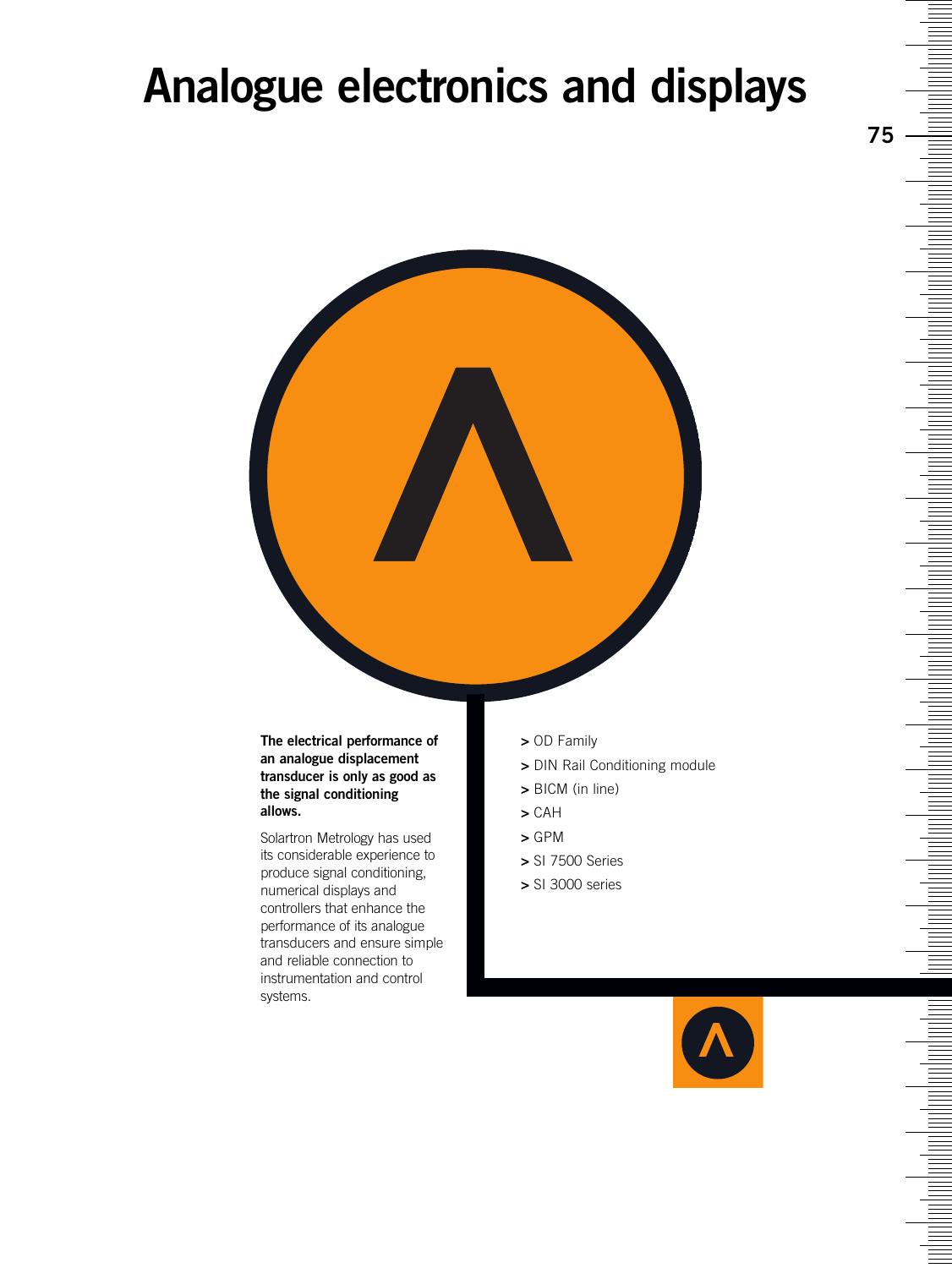# **OD2, OD4, OD5**

<u>Management</u>

#### **76** Inductive transducer conditioning electronics



- **>** Range selectable to ±10 VDC
- **>** Range selectable to ±20 mA (example: 0-20 mA, 4-20 mA)
- **>** DC and AC powered versions
- **>** LVDT and Half Bridge variants
- **>** Suitable for harsh industrial environments
- **>** Robust construction
- **>** Good linearity

**The OD (Oscillator / Demodulator) family of conditioning electronics is Solartron's solution for interfacing to its extended range of analogue inductive transducers. The OD family comprises the OD2, OD4 and OD5 units, each offering different functionality to suit the intended application.**

**The OD2** is a two wire 4 to 20 mA LVDT signal conditioner. It is designed for long signal transmission distances due to its low susceptibility to noise and cable resistance. Cable breakage results in a loss of current flow, which indicates a fault.

**The OD4** is a compact signal-conditioning module for inductive transducers; it can be powered from a single 10 to 30 VDC power supply. The signal polarity, span and offset are fully adjustable providing ±20 mA current output or  $\pm 10$  VDC voltage output. The OD4 is housed in a die cast zinc box resulting a substantial degree of mechanical protection for harsh environment applications.

**The OD5** provides the same connectivity and output as the OD4 and is powered from a universal power supply module with an input voltage range of 90 VAC to 264 VAC.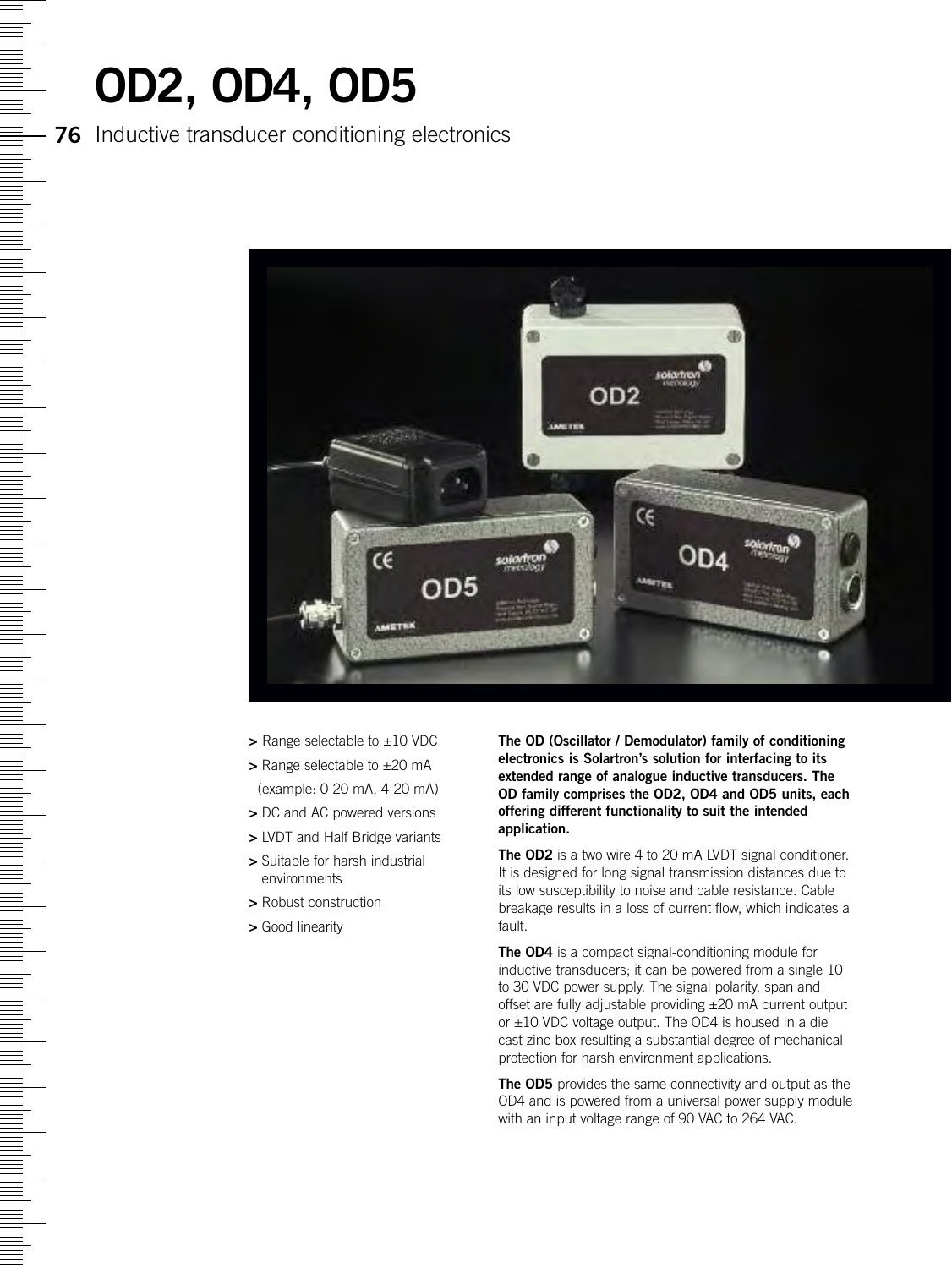

**77**

Ξ

<u>mana ar</u>

Ē  $\equiv$ 

<u>For the set</u>

 $\equiv$ 

**Manufacturer** 

a shekarar 1999) a shekarar 1999) a shekarar 1999) a shekarar 1999) a shekarar 1999) a shekarar 1999. A shekar

<u>m hadian hadi adam bahasa hadi adam d</u>

a da da a shekarar 1999 a shekarar 1999 a tsashi ta 1999 a tsashi ta 1999 a tsashi ta 1999 a tsashi ta 1999 a

49.00

74.00





| Product type                        | OD <sub>2</sub>                                       | OD <sub>4</sub>                                          | OD <sub>5</sub>                           |
|-------------------------------------|-------------------------------------------------------|----------------------------------------------------------|-------------------------------------------|
| <b>Power Requirement</b>            |                                                       |                                                          |                                           |
| Voltage Range                       | 13 to 42 VDC                                          | 10 to 30 VDC                                             | 90 VAC to 264 VAC                         |
| Current Range                       | Up to 30 mA                                           | 140 mA at 10 VDC<br>to 50 mA at 30 VDC                   | 250 mA at 120 VAC<br>to 100 mA at 250 VAC |
| Frequency Range (Hz)                |                                                       |                                                          | 47 to 63                                  |
| <b>Transducer Excitation</b>        |                                                       |                                                          |                                           |
| Primary Voltage (Vrms)              | 0 to 9 Vrms                                           | 3 Vrms nominal                                           |                                           |
| Primary Frequency (kHz)             | 5 or 13 nominal                                       | 2.5 or 5 nominal, 10 or 13 nominal (half bridge variant) |                                           |
| <b>Signal Input</b>                 |                                                       |                                                          |                                           |
| Input Range                         | 30 to 530 mV/V <sup>1</sup>                           | 55 mV to 5000 mV LVDT full range                         |                                           |
| Input Load Resistance ( $k\Omega$ ) | $\overline{c}$                                        | 2, 10, 100                                               |                                           |
| Options                             |                                                       | Forward and Reverse polarity, half-bridge                |                                           |
| <b>Signal Output</b>                |                                                       |                                                          |                                           |
| Voltage Output (VDC)                |                                                       | Up to $\pm 10$                                           |                                           |
| Current Output                      | 4-20 mA, 2 wire                                       | Up to $\pm 20$ mA into 150 $\Omega$ load                 |                                           |
| Output Ripple                       | $<$ 38 $\mu$ A rms                                    | $< 1$ mV rms                                             |                                           |
| Output Offset                       | Up to 100% on maximum gain (coarse & fine adjustment) |                                                          |                                           |
| Temp. Coeff. Gain (%FRO/°C)         | < 0.01                                                | < 0.01                                                   |                                           |
| Temp. Coeff. Offset (%FRO/°C)       | < 0.01                                                | < 0.01                                                   |                                           |
| Warm Up (mins)                      | 15 is recommended                                     |                                                          |                                           |
| Linearity (%FRO)                    | < 0.02                                                | < 0.1                                                    |                                           |
| Bandwidth (-3dB)                    | $25$ Hz                                               |                                                          |                                           |
| Environmental                       |                                                       |                                                          |                                           |
| Operating Temp. Range (°C)          | $0 to +60$                                            | $0$ to $+60$                                             |                                           |
| Storage Temp. Range (°C)            | $-40$ to $+80$                                        | $-20$ to $+85$                                           |                                           |
| IP Rating                           | <b>IP65</b>                                           | IP40                                                     |                                           |
| <b>Mechanical &amp; Connections</b> |                                                       |                                                          |                                           |
| Transducer                          | Internal Terminal Block<br>5-pin Circular DIN         |                                                          |                                           |
| Power Supply                        | Internal Terminal Block<br><b>IEC320 C14</b>          |                                                          |                                           |
| Output Signal                       | <b>Internal Terminal Block</b>                        |                                                          |                                           |
| Weight (g)                          | 223                                                   |                                                          | 300                                       |
| Material                            | Light Grey ABS                                        | Die-cast Zinc Alloy (Painted)                            |                                           |

**1** For transducers with a sensitivity greater than 530mV/V, an adjustable input attenuator is required. Contact your local sales office for further information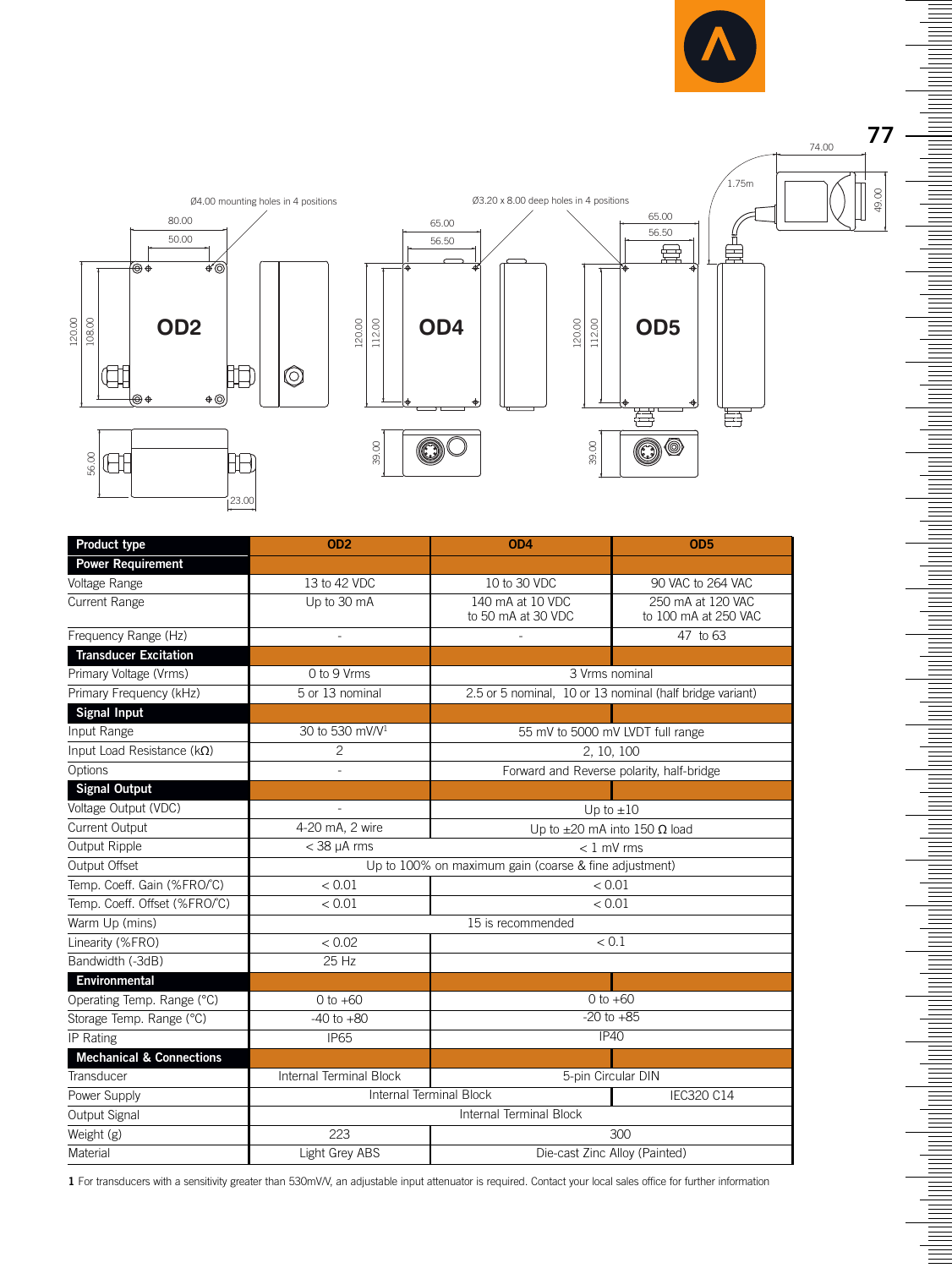### **DIN rail conditioning module**

**78** Oscillator and Demodulator for inductive transducers



- **>** Range selectable to ±10 VDC
- **>** Range selectable to ±20 mA (example: 0-20 mA, 4-20 mA)
- **>** DC powered (10 to 30 VDC)
- **>** LVDT and Half Bridge variants

The DIN Rail Conditioning Module (DRC) is a DC powered conditioning module that can accept a wide range of analogue inductive transducer types due to its wide input gain. The signal polarity, span and offset are adjustable providing ±10 VDC voltage output or ±20 mA current output.

The module housing is a standard DIN rail enclosure which can clip directly to a 35 mm top hat rail (TS35 EN50022) as shown in the mechanical outline.

The transducers are connected using screw terminals to the front of the DRC. Set-up and adjustments are made using a combination of internal links and front panel mounted fine adjustment potentiometers.

By linking two DRC modules, users can also perform some analogue arithmetic on two signals such as; A+B, A-B, (A+B)/2 and (A-B)/2.





| Power requirement                   | <b>DRC</b>                               |
|-------------------------------------|------------------------------------------|
|                                     |                                          |
| Voltage Range (VDC)                 | 10 to 30                                 |
| Current Range (mA)                  | 160 at 10V to 70 at 30V                  |
| <b>Transducer Excitation</b>        |                                          |
| Primary Voltage (Vrms nom.)         | 3                                        |
| Primary Frequency (kHz)             | 5, 10 or 13 link selectable              |
| <b>Signal Input</b>                 |                                          |
| Input Range (mV)                    | 55 to 5000 LVDT full range               |
| Input Load Resistance ( $k\Omega$ ) | 100, 2                                   |
| Options <sup>1</sup>                | See note 1                               |
| <b>Signal Output</b>                |                                          |
| Voltage Output (VDC) <sup>2</sup>   | Up to $\pm 10$                           |
| <b>Current Output</b>               | Up to $\pm 20$ mA into 150 $\Omega$ load |
| Output Ripple (mVrms)               | $\leq$ 1                                 |
| Output Offset                       | Up to 100% <sup>2</sup>                  |
| Temp. Coefficient Gain (%FRO/°C)    | < 0.01                                   |
| Temp. Coefficient Offset (%FRO/°C)  | < 0.01                                   |
| Warm-up (mins)                      | 15 is recommended                        |
| Linearity (%FRO)                    | < 0.1                                    |
| Bandwidth (-3 dB)                   | 500 Hz, 1kHz link selectable             |
| <b>Environmental</b>                |                                          |
| Operational Temp. Range (°C)        | $0 to +60$                               |
| Storage Temp. Range (°C)            | $-20$ to $+85$                           |
| <b>Mechanical &amp; Connections</b> |                                          |
| Transducer                          | <b>Screw Terminals</b>                   |
| Power Supply                        | <b>Screw Terminals</b>                   |
| Output Signal                       | <b>Screw Terminals</b>                   |
| Weight (g)                          | 120                                      |
| Material                            | Green polyamide                          |

**1** No input options are offered. As connection of transducer is by screw terminal, additional internal configuration methods are not required. By changing connections and use of external components, the user can perform: • Change input polarity • Half Bridge connection • Grounding one side of the input • Phase correction • Quad resistors

**2** Fine adjustment via the front panel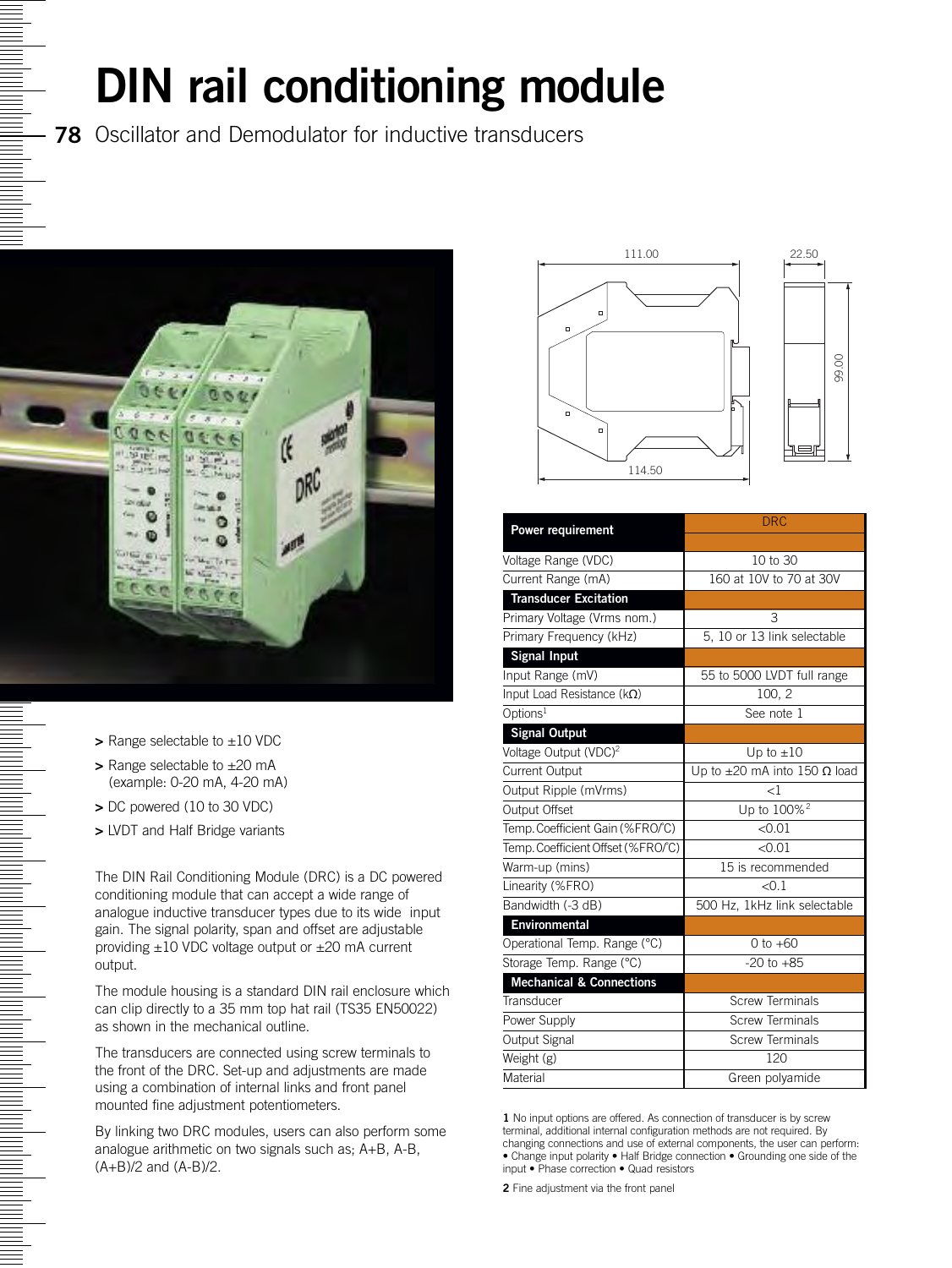### **BICM** Remote signal conditioning



- **>** Ease of use
- **>** No extra components required
- **>** In-line
- **>** Customer or factory fit
- **>** IP67 version available

DC operation can be achieved by using a BICM in-lineconditioning module, this is recommended in harsh environments where the electronics may not be subjected to extreme temperatures for example. The cable length from the transducer to the BICM can be up to 10m (32 feet approx.) and up to 300 meters (1,000 feet approx.) from the BICM to the processing unit or display. In both cases the user must ensure the performance of the system is adequate and that any noise pickup on such long cables is not a problem.

When the BICM is supplied pre-wired to the transducer, Solartron Metrology fit gain setting components to achieve a nominal ±10 V output. A set of components suitable for most transducers is supplied with the BICM when it is ordered separately.

Note that specifications are quoted at 3 metres between transducer and BICM.



|                                     | Standard BICM              | <b>IP67 BICM</b>             |
|-------------------------------------|----------------------------|------------------------------|
| <b>Power requirement</b>            |                            |                              |
| Voltage Range (VDC)                 |                            | $±13.8$ to $±18$             |
| Current Range (mA)                  | $+12$ at 15 VDC            |                              |
| <b>Transducer Excitation</b>        |                            |                              |
| Primary Voltage (Vrms)              |                            | 1.2 to 21                    |
| Primary Frequency (kHz)             |                            | 5                            |
| <b>Single Input</b>                 |                            |                              |
| Input Voltage Range (Vrms)          |                            | Up to $3.5$                  |
| Input Load Resistance ( $k\Omega$ ) |                            | 100                          |
| <b>Signal Output</b>                |                            |                              |
| Voltage Output (VDC)                |                            | Up to $\pm 10$               |
| Output Ripple (mVrms)               |                            | $<$ 14                       |
| Output Offset                       |                            | Up to 100%                   |
| Temp. Coefficient Gain (%FRO/°C)    |                            | < 0.03                       |
| Temp. Coefficient Offset (%FRO/°C)  |                            | $<$ 0.025                    |
| Warm-up (mins)                      |                            | 15 is recommended            |
| Linearity (%FRO)                    | < 0.1                      |                              |
| Bandwidth (-3 dB)                   |                            | 250 Hz typical               |
| Environmental                       |                            |                              |
| Operational Temp. Range (°C)        | 0 to $+70$                 |                              |
| IP Rating                           | <b>IP40</b>                | <b>IP67</b>                  |
| <b>Mechanical &amp; Connections</b> |                            |                              |
| Connections                         | Solder pad<br>/factory fit | Factory fit only             |
| Weight (g)                          | 25                         | 75                           |
| Material                            | A.B.S.                     | 40 series<br>stainless steel |

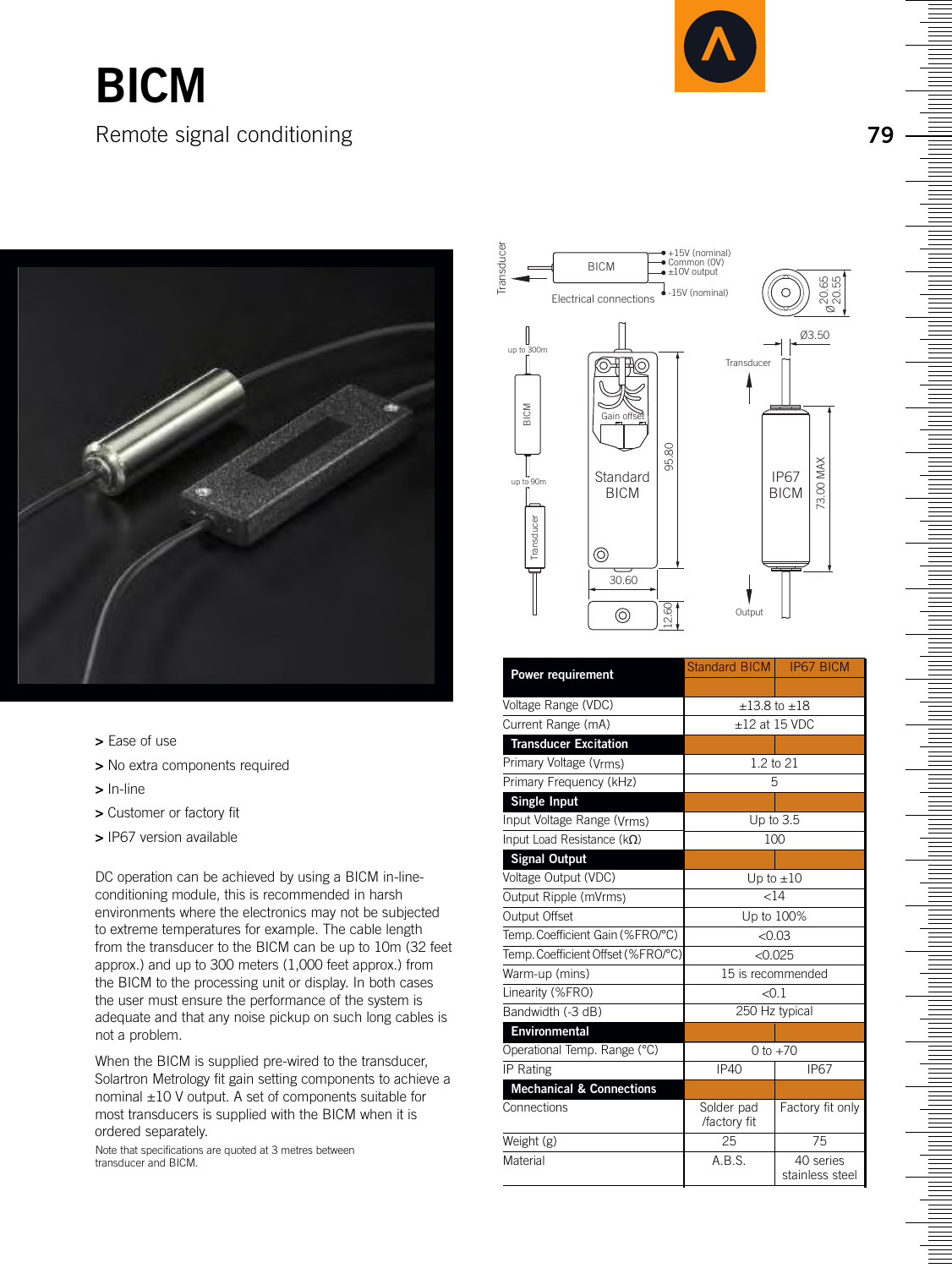### **CAH Card**

<u>N SHIPARA NG KATABatan ng Kabupatèn Karangarang Kabupatèn Karangarang Kabupatèn Karangarang Kabupatèn Karangan</u>

### **80** Carrier Amplifier Hybrid Cards



- **>** Dual LVDT input card
- **>** Eurocard dimensions
- **>** Voltage plus current outputs
- **>** Summation plus average option
- **>** DIN 41612 connection





The CAH series provides the OEM with flexible, low cost conditioning which can be packaged to suit individual requirements.

The cards are particularly suited to industrial and laboratory applications where it is necessary to take the output of an inductive or resistive transducer and calculate mathematical functions and/or interface with remote data loggers or displays.

The cards are available in two styles: Single Channel or Dual Channel with  $(A \pm B)/2$  facilities. Electrical connection is through a DIN connector type 41612. Each card provides both current and voltage output signals.

The  $(A \pm B)/2$  facility offers four outputs, based on two independent transducer signal inputs (A and B). These are  $A + B$ ,  $A - B$ ,  $(A + B)/2$  and  $(A - B)/2$ . Span is adjustable in 9 coarse ranges which, together with the integral fine control, allows the use of transducers with sensitivities in the range of 0.5 mV/V to 750 mV/V for a full scale output of 5 VDC. Coarse and fine zero controls are provided to enable the transducers to be zeroed anywhere within their measuring ranges.

Two operating frequencies are provided, 5 kHz and 10 kHz and the output filter cut off frequency can be set to 500 Hz or 1 kHz, facilitating the optimum response time/output ripple compromise.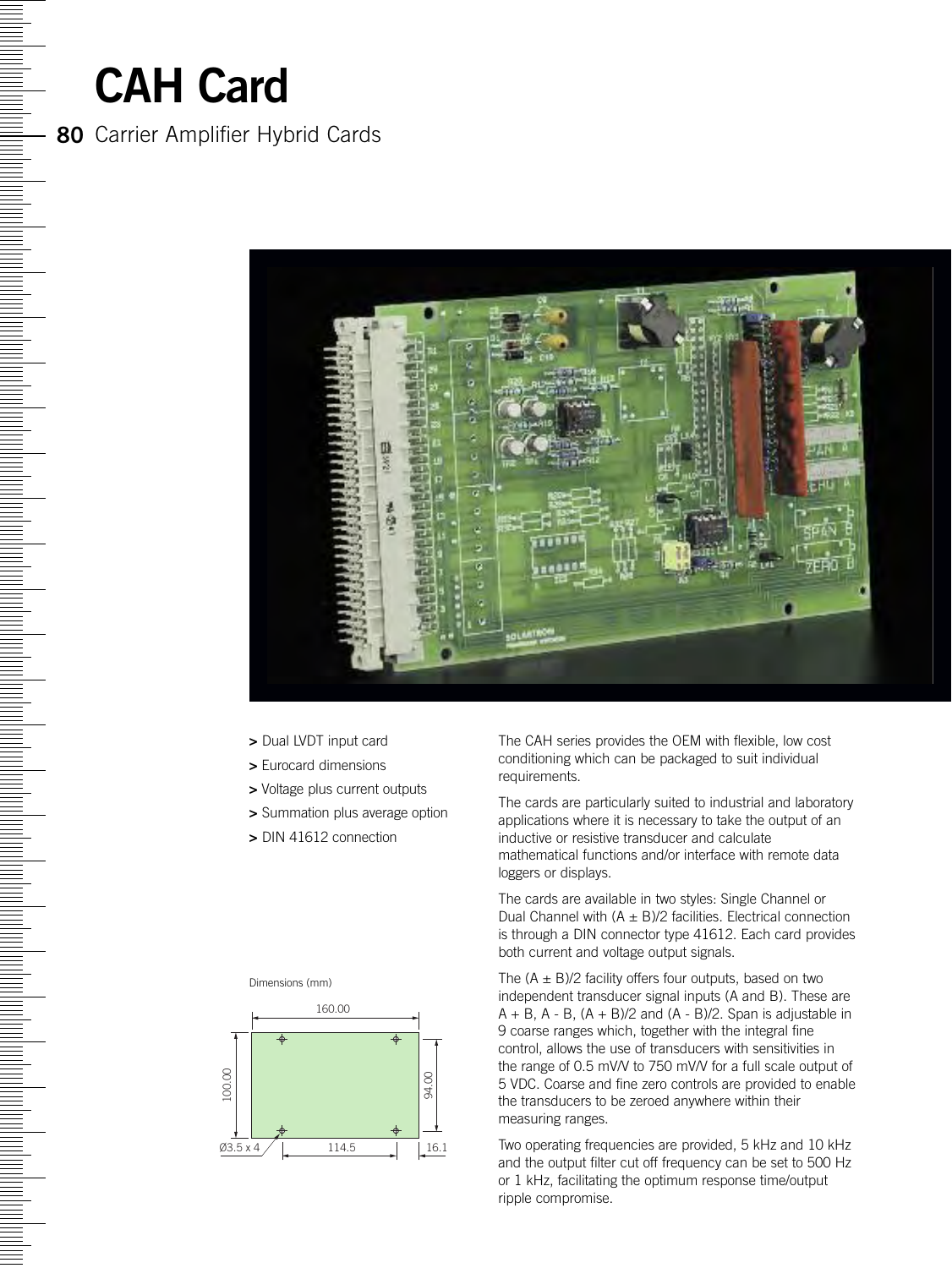

| Product type                                | <b>CAH Card</b>                                     |  |
|---------------------------------------------|-----------------------------------------------------|--|
| Power requirement                           |                                                     |  |
| Voltage Range (VDC)                         | $\pm 14$ to $\pm 16$ <sup>1</sup>                   |  |
| Current Range: (mA)<br>No Load<br>Full Load | $+40$ , $-45$ nominal<br>+85, -90 nominal           |  |
| <b>Supply Protection</b>                    | Reverse polarity protection                         |  |
| <b>Transducer Excitation</b>                |                                                     |  |
| Primary Voltage (Vrms)                      | 5                                                   |  |
| Primary Frequency (kHz)                     | 5 or 10 selectable                                  |  |
| Single Input (transducer sensitivity range) |                                                     |  |
| Input Range (mV/V)                          | 0.5 to 750                                          |  |
| Input Load Resistance ( $k\Omega$ )         | 1, 10 or 100 selectable                             |  |
| <b>Signal Output</b>                        |                                                     |  |
| Voltage Output (VDC)                        | Up to $\pm 10^2$                                    |  |
| Current Output (mA)                         | Up to $\pm 20$ into 500 $\Omega$ load               |  |
| Output Ripple (mVrms)                       | $\leq$ 4                                            |  |
| Output Offset                               | Up to 100% (coarse & fine adjustment <sup>2</sup> ) |  |
| Temperature Coefficient Gain (%/°C)         | < 0.05 <sup>3</sup>                                 |  |
| Temperature Coefficient Offset (%/°C)       | < 0.05 <sup>3</sup>                                 |  |
| Warm-up (mins)                              | 15 is recommended                                   |  |
| Linearity (%)                               | < 0.02                                              |  |
| Bandwidth (-3 dB)                           | 500 Hz, 1kHz selectable                             |  |
| <b>Environmental</b>                        |                                                     |  |
| Operational Temperature Range (°C)          | 0 to $+60$                                          |  |
| Storage Temperature Range (°C)              | $-20$ to $+85$                                      |  |
| <b>Mechanical &amp; Connections</b>         |                                                     |  |
| Transducer, Power Supply, Output Signal     | DIN 41612 connectors                                |  |
| Weight                                      | Up to 120g                                          |  |

**1** The power supply may be reduced to  $\pm 12$  V if the output is not required to exceed  $\pm 7$  V

**2** Fine adjustment via the front panel

**3** Assumes ±5 V output



**THE REAL** 

<u>Form</u>

naharina hariba da kata da da kasar da kasar da kasar da kasar da kasar da kasar da kasar da kasar da kasar da

<u>lantan tanah dia kaominina dia kaominina dia kaominina dia kaominina dia kaominina dia kaominina dia kaominina </u>

<u>Formulation</u>

<u>maniana dia kaominina mpika amin'ny fivondronan-kaominin'i Paris (rohibro dia 1984) ao Frantsa. Ny fisiana ar</u>

n de al antiga de la contrata de la contrata de la contrata de la contrata de la contrata de la contrata de la

a a shekarar 1999 haqida qayta tarixiy qayta tarixiy qayta tarixiy qayta tarixiy qayta tarixiy qayta tarixiy q

**THE REAL** 

Ē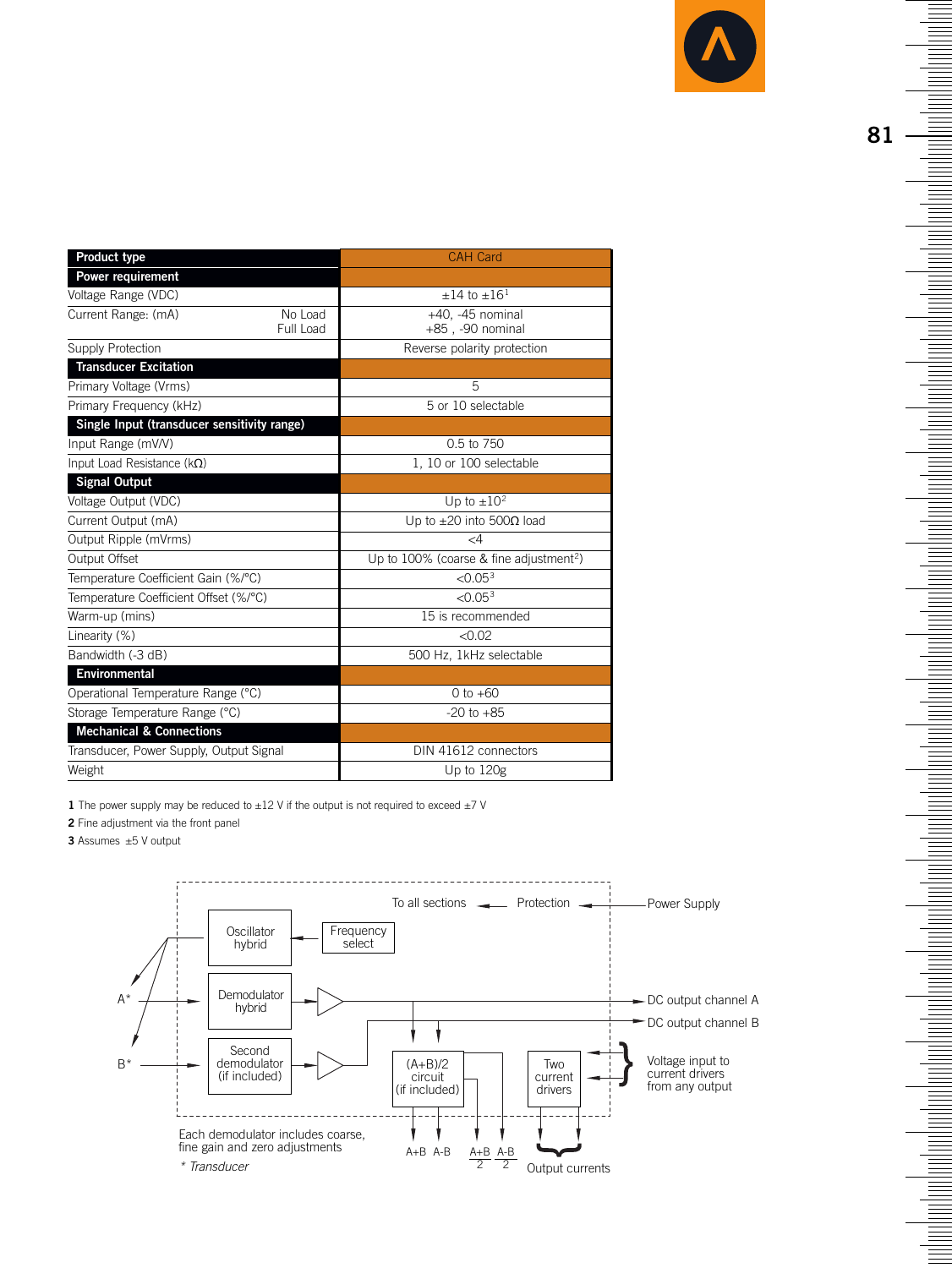### **GPM**

<u> Bahamaran Barat dan Barat dan Barat dan Barat dan Barat dan Barat dan Barat dari Barat da</u>

#### **82** Configurable Hybrid Modules



- **>** Small size
- **>** Ease of use
- **>** Low cost
- **>** No extra components required
- **>** For assembly to OEM circuit boards

The GPM Oscillator and Demodulator Hybrid's are thick film hybrid sub-assemblies. They are designed as components for use by customers building their own support electronics. The Oscillator and Demodulator modules are miniaturised and encapsulated for minimum PCB space requirements.

Each hybrid has been designed to include the most commonly required options, which can be selected by linking pins on the device. However, if unusual frequencies, etc, are required, these can be accommodated by the addition of a few external components.

These two hybrid's have been designed to contain all the most popular options, so application will normally be a simple matter.

A set of application notes is available to assist in designing with this his product.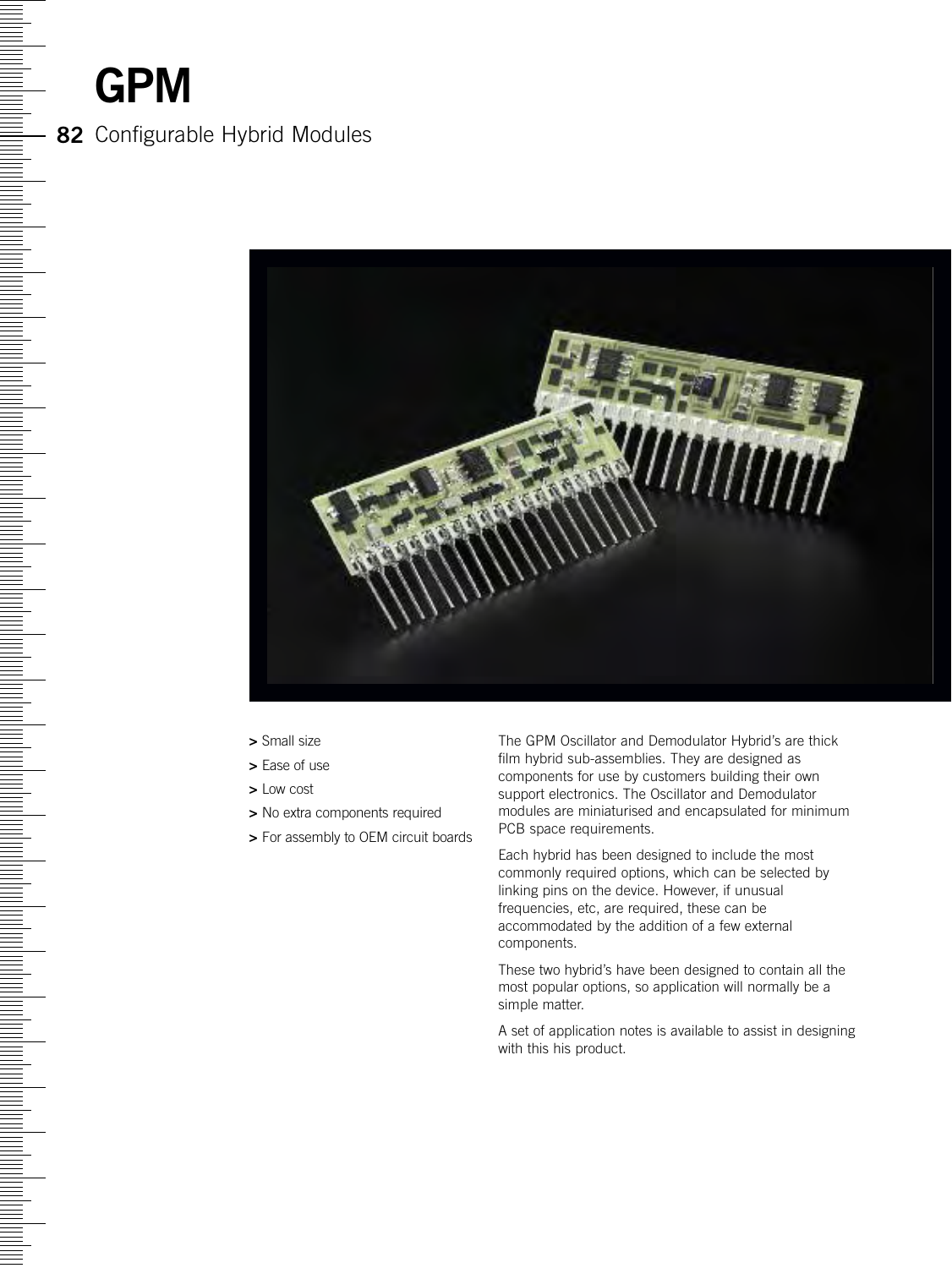

The oscillator is designed to provide a sine wave carrier for driving the transducer and a square wave reference for the demodulator.

The nominal output is 5 V rms at 5 or 10 kHz, but the device can operate over 1 to 20 kHz, at 0.5 to 7 V rms. It can also provide an output voltage proportional to supply voltage, or an external reference.

If more than one oscillator is used, they can be synchronised to avoid interaction problems.

| Product type                        | Oscillator                                            |  |
|-------------------------------------|-------------------------------------------------------|--|
| Power requirement                   |                                                       |  |
| Voltage Range (VDC)                 | ±15<br>(7.5 to 18 acceptable)                         |  |
| Current Range (mA)                  | $+39$                                                 |  |
| Transducer <sup>3</sup>             |                                                       |  |
| Primary Voltage                     | 5 Vrms nominal,<br>0.5 V to 7 V variable <sup>1</sup> |  |
| Primary Frequency (kHz)             | 5, 10 or 15,<br>1 to 20 variable <sup>1</sup>         |  |
| Primary Current (mArms)             | $50$ max                                              |  |
| Oscillator Protection               | Open & short circuit protection                       |  |
| Gain control                        | Remote sense facility                                 |  |
| Temp. Coeff. of Amplitude (%/°C)    | ±0.004                                                |  |
| Temp. Coeff. of Frequency (%/°C)    | $+0.02$                                               |  |
| Warm-up (mins)                      | 15 is recommended                                     |  |
| <b>Mechanical &amp; Connections</b> |                                                       |  |
| Weight (g)                          | 3.5 approx.                                           |  |
| Size (mm)                           | 52 x 15 x 6 approx                                    |  |
| Mounting                            | PCB mount conformal<br>coated sil package             |  |
| Connections                         | See pin diagram below                                 |  |

Oscillator Demodulator

The demodulator is designed to amplify the output from the transducer and convert it to a DC voltage. It provides a nominal 5 VDC output (linear to 10 V) for inputs from 2.5 mV to 3.75 V rms (corresponding to 0.5 mV/V to 750 mV/V for 5 V energisation of transducer). 22 gain settings can be selected using links, and an external fine gain control can be added. Facilities also exist for adjusting zero anywhere in the range of the transducer, enabling end or centre zero. Again, a fine control can be added externally. The output filter characteristics can also be altered by addition of external components.

| <b>Product type</b>                 | Demodulator                                                                                                   |
|-------------------------------------|---------------------------------------------------------------------------------------------------------------|
| Power requirement                   |                                                                                                               |
| Sensitivity                         | 5 VDC output in 9 gain<br>ranges for inputs from 2.5mV<br>to 3.75 Vrms. Fine gain control<br>can be added $1$ |
| Output Offset (%)                   | $\pm 30$ Fine, $\pm 100$ Coarse                                                                               |
| Voltage Output (V)                  | Up to $\pm 10$<br>(with $\pm 15$ power supply)                                                                |
| Bandwidth (-3 dB)                   | 500 Hz, 2nd order<br>may be altered                                                                           |
| Output Ripple (mVrms)               |                                                                                                               |
| Temp. Coefficient Gain (%/°C)       | 0.05 <sup>2</sup>                                                                                             |
| Temp. Coefficient Offset (%/°C)     | 0.05 <sup>2</sup>                                                                                             |
| Warm-up (mins)                      | 15 is recommended                                                                                             |
| Linearity (%)                       | < 0.02                                                                                                        |
| <b>Mechanical &amp; Connections</b> |                                                                                                               |
| Weight (g)                          | 3.5 approx.                                                                                                   |
| Size (mm)                           | 52 x 15 x 6 approx.                                                                                           |
| Mounting                            | PCB mount conformal<br>coated sil package                                                                     |
| Connections                         | See pin diagram below                                                                                         |

**1** Requires additional resistors **2** Assumes ±5 V output **3** Transducer Modulation and Demodulation

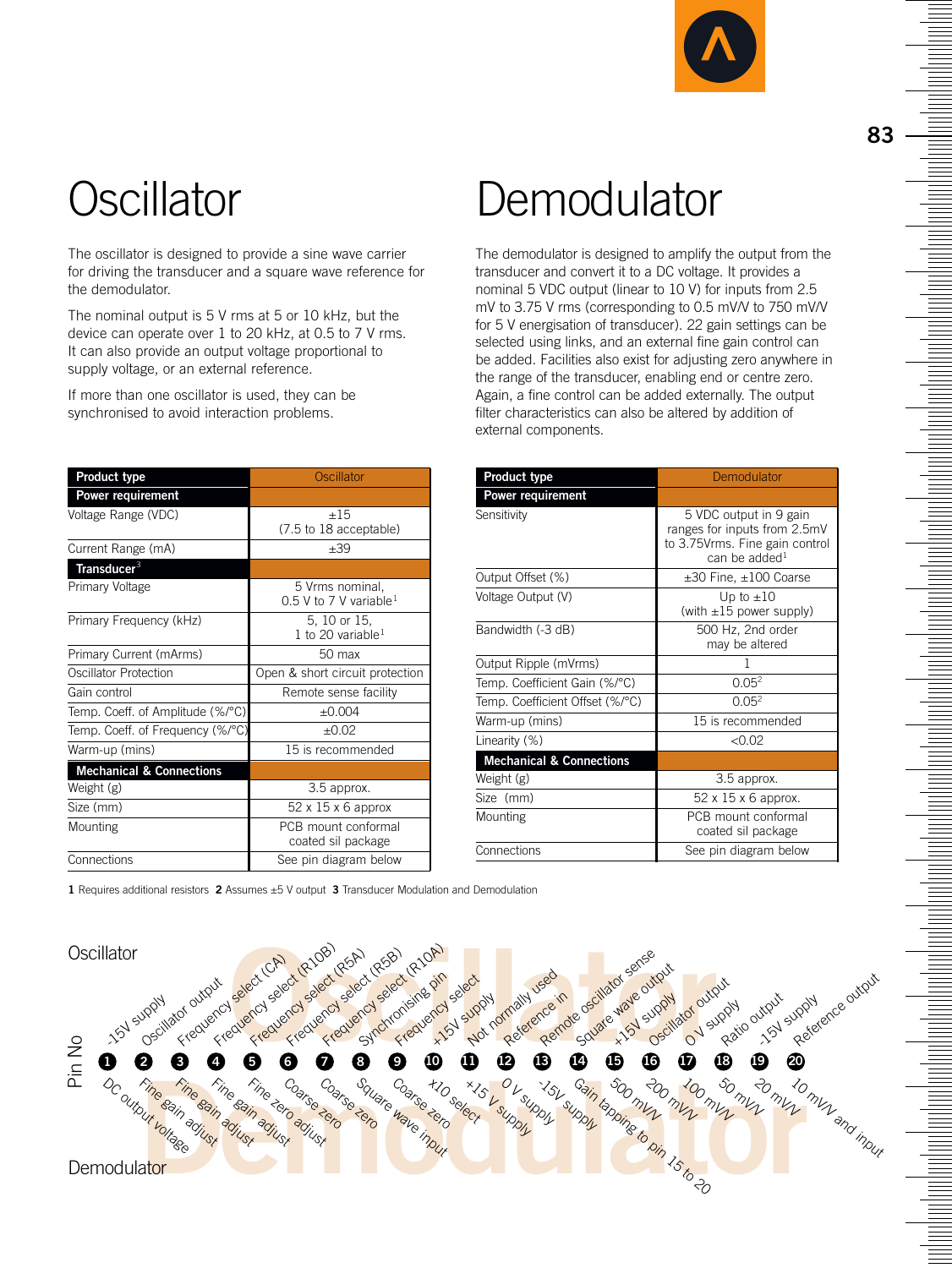### **SI 7500 series**

**84** Multi channel controllers

- **>** Up to 16 Digital Probes or Modules
- **>** Up to 100 Parts storable
- **>** SPC support

<u>Normalized</u>

- **>** Suite of Mathematical functions
- **>** Intuitive menu system
- **>** Clear graphical display

The SI 7500 is a multi axis metrology display that connects to a Solartron Metrology Orbit Network and accepts up to 16 Orbit Module inputs; such as Digital Probes, Linear Encoders and Analogue Input Modules. It features intuitive displays, helpful audio cues and user defined formulas. The SI 7500 also reports dynamic Min/Max measurements, provides SPC analysis from an integrated database and offers connectivity to PC's and other peripherals.





| Product type                | SI 7500                                                                                                 |
|-----------------------------|---------------------------------------------------------------------------------------------------------|
| Display type                | 6" Colour LCD                                                                                           |
| Resolution                  | 0.0001mm or 0.000004"                                                                                   |
| <b>Inputs</b>               |                                                                                                         |
| Signal Input                | Orbit                                                                                                   |
| Connection type             | Orbit Network Cable                                                                                     |
| Number of Orbit Modules     | 16                                                                                                      |
| Additional Input/Outputs    | Remote Switch, USB Port.<br>Remote Keypad, Parallel Data Port,<br>RS232C Serial Port. Relay Outputs x 2 |
| <b>Electrical Interface</b> |                                                                                                         |
| Power Supply (VAC)          | 85 to 264                                                                                               |
| Line Frequency (Hz)         | 43 to 63                                                                                                |
| Environmental               |                                                                                                         |
| Storage Temperature (°C)    | $-20$ to $+60$                                                                                          |
| Operating Temperature (°C)  | $0$ to $+45$                                                                                            |
| Humidity                    | 0 to 95%, non condensing                                                                                |
| Safety Rating               | EN 61010-1                                                                                              |
| <b>EMC</b>                  | EN 55011:1998, EN50082-2:1995                                                                           |
| <b>Mechanical</b>           |                                                                                                         |
| Enclosure WxHxD (mm)        | 292.1 x 190.5 x 69.85                                                                                   |
| Base WxHxD (mm)             | 254 x 50.8 x 190.5                                                                                      |
| Enclosure Weight (Kg)       | 1.59                                                                                                    |
| Base Weight (Kg)            | 3.18                                                                                                    |